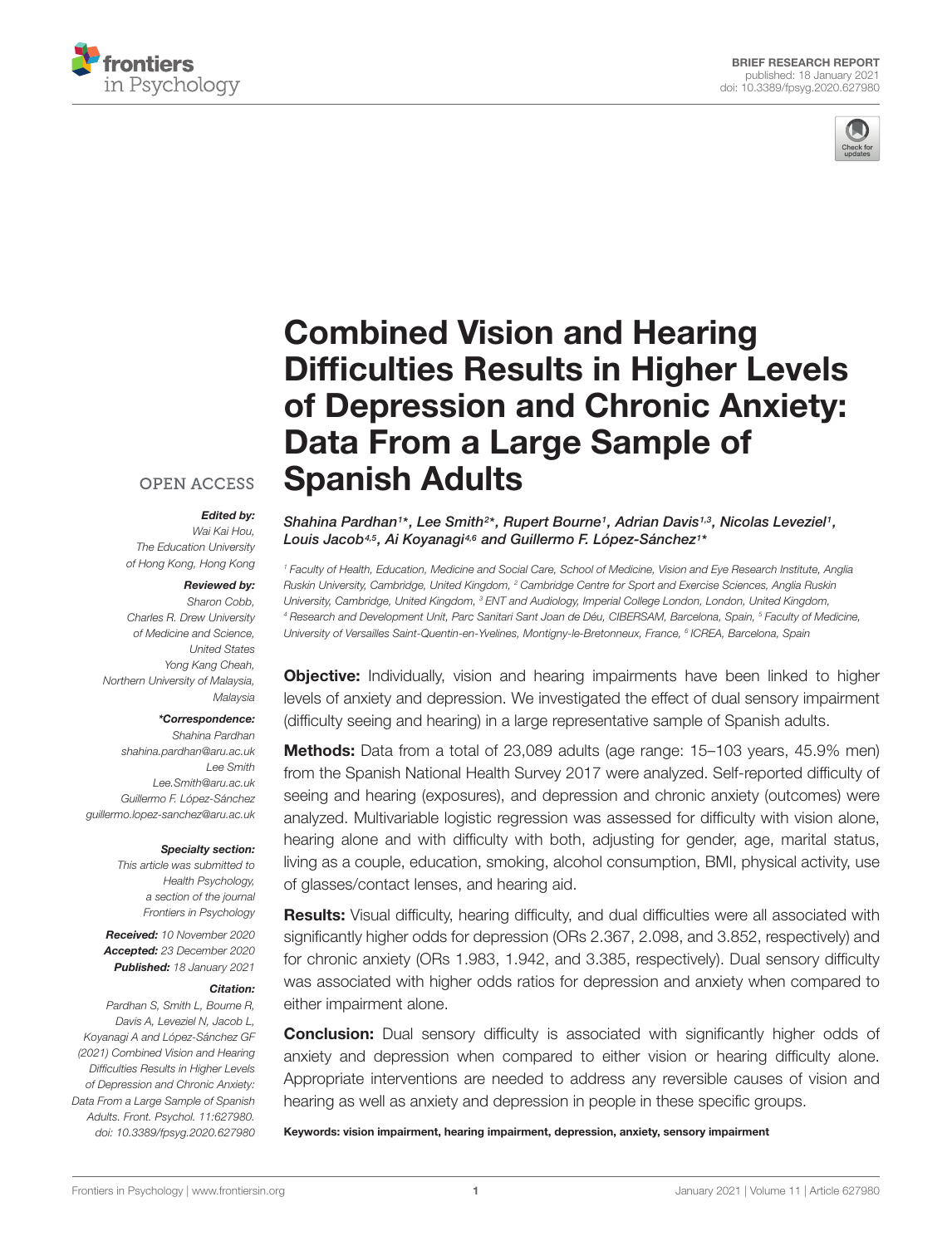# **INTRODUCTION**

Depression and anxiety are among the most prevalent mental health disorders globally. Depression affects around 264 million people globally, and is characterized by persistent sadness, lack of interest or pleasure in previously rewarding or enjoyable activities, problems with sleep and appetite, tiredness and poor concentration [\(American Psychiatric Association,](#page-7-0) [2020;](#page-7-0) [Centers for Disease Control and Prevention,](#page-7-1) [2020;](#page-7-1) [World Health Organization,](#page-9-0) [2020a](#page-9-0)[,b\)](#page-9-1). Anxiety affects around 284 million people worldwide and is typically characterized by apprehension (worries about future misfortunes, feeling "on edge," difficulty in concentrating, etc.), motor tension (restless fidgeting, tension headaches, trembling, and inability to relax) and autonomic overactivity (light-headedness, sweating, tachycardia or tachypnea, epigastric discomfort, dizziness, dry mouth, etc.) [\(American Psychiatric Association,](#page-7-2) [2017;](#page-7-2) [Ritchie](#page-8-0) [and Roser,](#page-8-0) [2018\)](#page-8-0). Also, depression and anxiety have been associated with higher incidence of suicide attempts [\(Casey et al.,](#page-7-3) [2006;](#page-7-3) [Nepon et al.,](#page-8-1) [2010\)](#page-8-1), reduced sleep [\(Alvaro et al.,](#page-7-4) [2013\)](#page-7-4), cardiovascular disease [\(Van der Kooy et al.,](#page-8-2) [2007;](#page-8-2) [Batelaan et al.,](#page-7-5) [2016\)](#page-7-5), cancer risk [\(Oerlemans et al.,](#page-8-3) [2007;](#page-8-3) [Shen et al.,](#page-8-4) [2013\)](#page-8-4), and mortality [\(Schulz et al.,](#page-8-5) [2000;](#page-8-5) [Mykletun et al.,](#page-8-6) [2009\)](#page-8-6).

Furthermore, depression has also been linked to sensory losses such as vision and hearing. For example, in one large representative sample of Korean adults, it was found that the risk of depression increased significantly in people who had visual impairment (adjusted HR = 1.15,  $P = 0.036$ ) and also in those who were blind (adjusted HR =  $1.31, P = 0.016$ ) [\(Choi et al.,](#page-7-6) [2018\)](#page-7-6). Other studies [\(Zhang et al.,](#page-9-2) [2013;](#page-9-2) [Ribeiro et al.,](#page-8-7) [2015;](#page-8-7) [van der Aa](#page-8-8) [Hilde et al.,](#page-8-8) [2015;](#page-8-8) [Nollett et al.,](#page-8-9) [2019\)](#page-8-9) have found similar findings, obtaining also significant associations between visual impairment and depression. Links between visual impairment and anxiety shows mixed evidence with some studies suggesting little to no association [\(Evans et al.,](#page-7-7) [2007;](#page-7-7) [Yochim et al.,](#page-9-3) [2012\)](#page-9-3), whilst other studies show some association [\(Kempen et al.,](#page-7-8) [2012\)](#page-7-8). Hearing impairment has also been found to be associated with anxiety and depression [\(Bernabei et al.,](#page-7-9) [2011;](#page-7-9) [Li et al.,](#page-8-10) [2014;](#page-8-10) [Contrera](#page-7-10) [et al.,](#page-7-10) [2017\)](#page-7-10). Systematic reviews and meta-analysis demonstrate significantly higher odds of depression in older adults with hearing losses [\(Adigun,](#page-7-11) [2017;](#page-7-11) [Lawrence et al.,](#page-8-11) [2020\)](#page-8-11).

It is likely that the association between sensory impairment and mental health is bidirectional, and this could be explained by several factors associated to both sensory impairment and mental health, including difficulties with socializing [\(Papadopoulos et al.,](#page-8-12) [2011;](#page-8-12) [Ritchie and Roser,](#page-8-0) [2018;](#page-8-0) [World Health Organization,](#page-9-0) [2020a,](#page-9-0)[b\)](#page-9-1), activities of daily living [\(Pérès et al.,](#page-8-13) [2017;](#page-8-13) [Ritchie and](#page-8-0) [Roser,](#page-8-0) [2018;](#page-8-0) [World Health Organization,](#page-9-0) [2020a,](#page-9-0)[b\)](#page-9-1), inadequate nutrition [\(Jones and Bartlett,](#page-7-12) [2018;](#page-7-12) [Ritchie and Roser,](#page-8-0) [2018;](#page-8-0) [World Health Organization,](#page-9-0) [2020a,](#page-9-0)[b\)](#page-9-1), and reduced levels of physical activity [\(Ritchie and Roser,](#page-8-0) [2018;](#page-8-0) [Smith et al.,](#page-8-14) [2019;](#page-8-14) [López-Sánchez et al.,](#page-8-15) [2020b;](#page-8-15) [World Health Organization,](#page-9-0) [2020a,](#page-9-0)[b\)](#page-9-1). In this study we treated difficulty seeing and hearing as the exposures and depression and anxiety as the outcomes.

Previous studies have analyzed the association between visual impairment alone and hearing impairment alone in depression or anxiety. However, importantly, no study to date has compared the risk of dual vision and hearing visual difficulties (the two sensory impairments at the same time in the same person) with both depression and anxiety, although several systematic reviews provide risk ratios for vision and hearing losses individually. Moreover, as studies cited in the literature are from different countries, direct comparison of vision or hearing losses becomes difficult as environmental and healthcare availability may vary in different countries and this may impact on prevalence rates of depression and anxiety. It is therefore important to carry out studies in different countries. There may be local environmental and healthcare differences in various regions of Spain but there are many country-wide characteristics in Spain that makes important to analyze the Spanish population as a whole in order to allow comparisons with other countries. In addition, it is likely that a stronger association will exist with people with dual difficulty since these individuals will struggle more with relation to day-to-day activities. We aim to investigate, using cross-sectional associations, the risk of anxiety and depression in people with seeing difficulty only, hearing difficulty only and difficulties with both seeing and hearing in a large representative sample of Spanish adults. This is the first study about this topic in Spain and is particularly important as previous data suggests a high prevalence of difficulty seeing (12.1%) and difficulty hearing (12.7%) among Spanish adults [\(Latorre-Arteaga et al.,](#page-7-13) [2017\)](#page-7-13), which are higher than those found in other countries. For example, the prevalence of visual impairment among 14,687 adults in Germany was 0.37% and the estimated prevalence of people with disabling hearing loss in the world is 6.1% [\(Wolfram](#page-9-4) [et al.,](#page-9-4) [2019;](#page-9-4) [World Health Organization,](#page-9-5) [2020c\)](#page-9-5). Furthermore, the prevalence of depression and anxiety in Spain is also high in comparison with other countries. For example, Ramón-Arbués et al., found a prevalence of depression of 18.4% and a prevalence of anxiety of 23.6% in Spanish adults, percentages that are higher than those found in adults in India (depression 12.1% and anxiety 19.0%) or in Brazilian adults (depression 14%) [\(Sahoo and Khess,](#page-8-16) [2010;](#page-8-16) [Silva et al.,](#page-8-17) [2014;](#page-8-17) [Ramón-Arbués et al.,](#page-8-18) [2020\)](#page-8-18).

# **METHODS**

# The Survey

Spanish National Health Survey (year 2017) was conducted between October 2016 and October 2017. A detailed description of the Spanish National Health survey is provided in previous literature [\(Ministerio de Sanidad, Consumo y Bienestar Social](#page-8-19) [& Instituto Nacional de Estadística,](#page-8-19) [2017a](#page-8-19)[,b\)](#page-8-20) and we provide only a brief overview here. A three stage stratified sampling method was employed for data collection. In the first stage, census sections were taken into consideration, in the second stage the family dwellings, and in the third stage an adult (older than 15 years) was chosen within each dwelling. The probability of selecting a section in each stratum was dependent on its size. A dwelling was chosen with equal probability in each section using systematic sampling. Samples were therefore self-weighted in each stratum. The random Kish method was applied to select the person who participated in the Adult Questionnaire, thereby assigning the same probability to all adults older than 15 years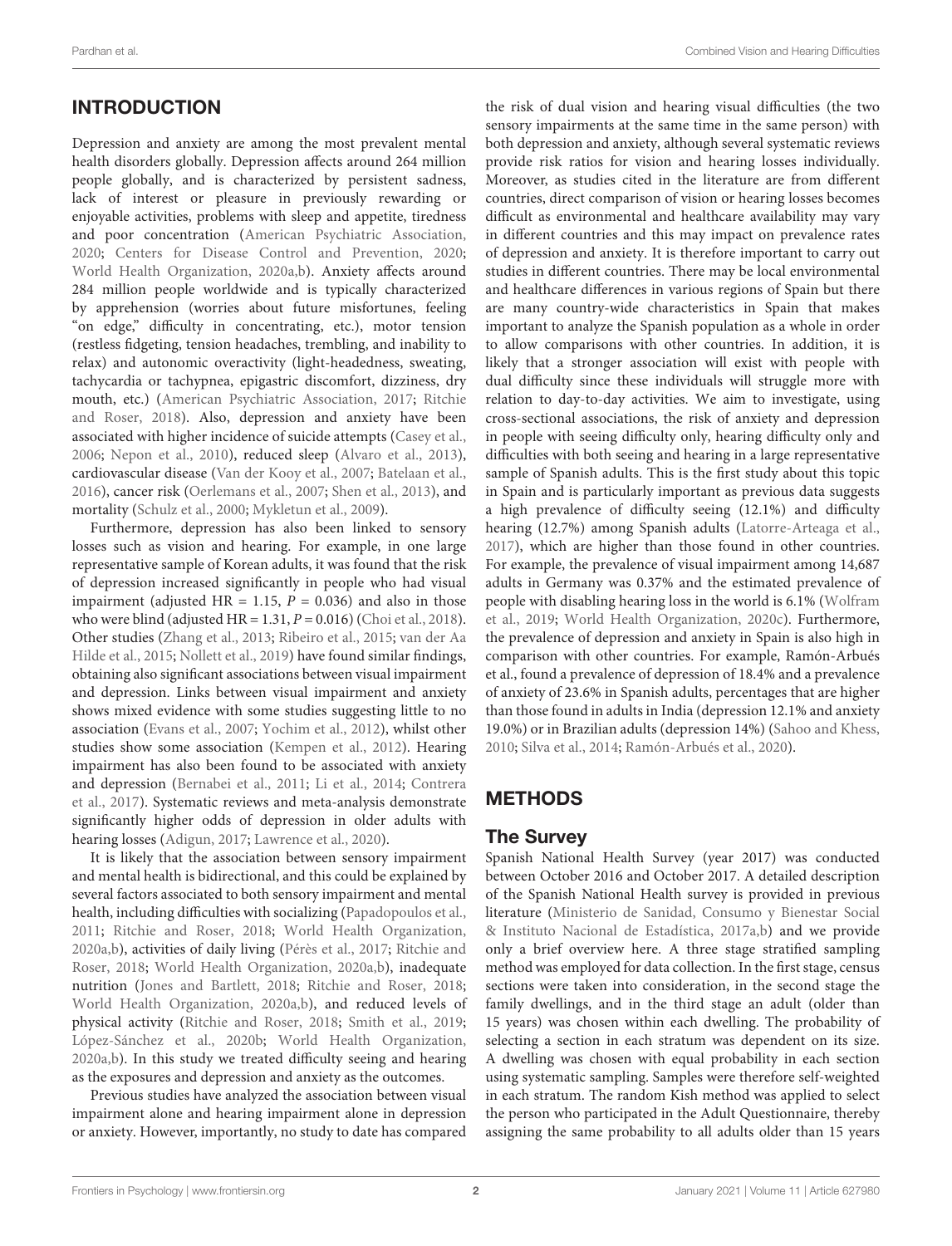living in the house. The inclusion criteria were residents of Spain, being older than 15 years and not have mental incapacity. The exclusion criteria were not residing in Spain, not being older than 15 years or having mental incapacity. A total of 23,089 adults (age range: 15–103 years) participated in this survey, allowing for a representative sample of the adult Spanish population. CAPI (computer-assisted personal interviewing) method was used for the data collection, and data were collected in the household of the participants. Trained interviewers completed the questionnaires with the responses of the participants. The questionnaire was conducted in Spanish. Informed consent form was signed by all participants before responding to the questionnaire. A total of 23089 adults (94.80%) completed the questionnaire, 317 adults did not want to participate (1.30%), 937 adults were not at home (3.85%) and 13 adults (0.05%) had mental incapacity and could not complete the questionnaire. This research was conducted in accordance with the Declaration of Helsinki of the World Medical Association. In accordance with the regulation of the European Union, the file data for public use does not require the approval of an accredited ethics committee for statistical or research purposes.

## Difficulty Seeing and Hearing (Exposure)

An affirmative answer to the question "Do you have difficulty seeing?" were noted. This group comprised participants who reported difficulty seeing but did not habitually use any visual correction (spectacles/contact lenses) or had difficulty seeing even with their habitual glasses/contact lenses. Self-reported vision impairment is a method widely used and accepted in epidemiological papers to measure vision impairment [\(Steinman](#page-8-21) [and Allen,](#page-8-21) [2012;](#page-8-21) [Liljas et al.,](#page-8-22) [2017;](#page-8-22) [Frank et al.,](#page-7-14) [2019;](#page-7-14) [Xiang et al.,](#page-9-6) [2020\)](#page-9-6).

People who answered affirmatively to the question "Do you have difficulty hearing what is being said in a conversation with another person in a quiet place?" were considered to have difficulty hearing. This group was composed of people who had difficulty hearing with or without the using a hearing aid. Selfreported hearing loss is a valid method to measure hearing loss [\(Sindhusake et al.,](#page-8-23) [2001\)](#page-8-23).

Those who answered affirmatively to both hearing and vision difficulties were categorized into dual difficulty group.

# Depression and Chronic Anxiety (Outcome)

Participants who responded affirmatively to "Have you ever been diagnosed of depression by a physician?"; "Have you ever been diagnosed of chronic anxiety by a physician?" were considered to have depression and chronic anxiety, respectively. The question for depression has been previously validated [\(Sanchez-Villegas](#page-8-24) [et al.,](#page-8-24) [2008\)](#page-8-24). The question for anxiety is not validated but it has been used in previous scientific literature [\(Jacob et al.,](#page-7-15) [2020a,](#page-7-15)[b,](#page-7-16)[c;](#page-7-17) [López-Bueno et al.,](#page-8-25) [2020;](#page-8-25) [López-Sánchez et al.,](#page-8-26) [2020a\)](#page-8-26).

## **Covariates**

The selection of the other control variables was based on bivariate analyses and on past literature [\(Bonnet et al.,](#page-7-18) [2005;](#page-7-18) [Zoeller,](#page-9-7) [2007;](#page-9-7) [Acar et al.,](#page-7-19) [2011;](#page-7-19) [Mendieta Mayorga,](#page-8-27) [2012;](#page-8-27) [Fazzi et al.,](#page-7-20) [2015;](#page-7-20) [McCusker and Koola,](#page-8-28) [2015;](#page-8-28) [López-Sánchez et al.,](#page-8-29) [2019\)](#page-8-29). Sociodemographic variables included gender, age, marital status, living as a couple and education. Age was categorized according to the accepted international definition of older adults as: (1)  $<$  65 years and (2)  $>$  65 years [\(Orimo et al.,](#page-8-30) [2006\)](#page-8-30). Marital status was categorized as: (1) Married, (2) Single, and (3) Widowed/divorced/separated. Living as a couple was categorized by yes or no. Education was based on the highest educational level achieved and was categorized as: (1) No formal education, (2) Primary, (3) Secondary, and (4) Tertiary. Smoking status was self-reported and categorized as never, current smoker, and past smoker. Alcohol consumption in the last 12 months was self-reported and categorized as: (1) Daily or almost daily, (2) 5–6 days per week, (3) 3–4 days per week, (4) 1–2 days per week, (5) 2–3 days in a month, (6) Once a month, (7) Less than once a month, (8) Not in the last 12 months, I have stopped drinking alcohol, and (9) Never or just a few sips to try it throughout life. Height and weight were selfreported. Body mass index (BMI) was calculated as weight in kilograms divided by height in meters squared, and it was categorized according to World Health Organization<sup>[1](#page-2-0)</sup> as: (1) Underweight, (2) Normal, (3) Overweight, and (4) Obesity. The International Physical Activity Questionnaire (IPAQ) Short Form was used to measure physical activity. The unit of physical activity used was MET-minutes/week, where MET is the Metabolic Equivalent of Task. Total physical activity METminutes/week were calculated through the following formula: sum of Walking + Moderate + Vigorous MET-minutes/week scores [\(IPAQ group,](#page-7-21) [2005\)](#page-7-21). Participants were divided in two categories according to the guidelines for data processing and analysis of the IPAQ [\(IPAQ group,](#page-7-21) [2005\)](#page-7-21): (1) fewer than 600 MET-minutes/week and (2) at least 600 METminutes/week, equivalent to meeting current physical activity recommendations. The age group of adults  $\geq 70$  years did not complete the IPAQ Short Form, as this questionnaire was developed for population surveillance of physical activity among adults aged 15-69 years, and its use with older and younger age groups is not recommended [\(IPAQ group,](#page-7-21) [2005\)](#page-7-21). IPAQ has been validated in adult populations from different countries showing acceptable validity ( $\rho = 0.30$ , 95% CI: 0.23-0.36) and reliability (Spearman's  $\rho = 0.81$ , 95% CI: 0.79–0.82) [\(Craig et al.,](#page-7-22) [2003;](#page-7-22) [Rodriguez-Munoz et al.,](#page-8-31) [2017\)](#page-8-31). Participants who responded affirmatively to "Have you ever been diagnosed with cataracts?" were considered to have cataracts. Participants who responded affirmatively to the questions "Do you use glasses or contact lenses" and "Do you use hearing aid?" were considered to use glasses or contact lenses and hearing aid, respectively.

## Statistical Analysis

The statistical analysis was performed with SPSS 23.0 (IBM, Armonk, NY, United States). The outcomes: prevalence (frequencies and percentages) of depression and chronic anxiety in Spanish adults by exposure: difficulties seeing and hearing and all other covariates is shown in **[Table 1](#page-3-0)**. Those covariates

<span id="page-2-0"></span><sup>1</sup><https://www.who.int/topics/obesity>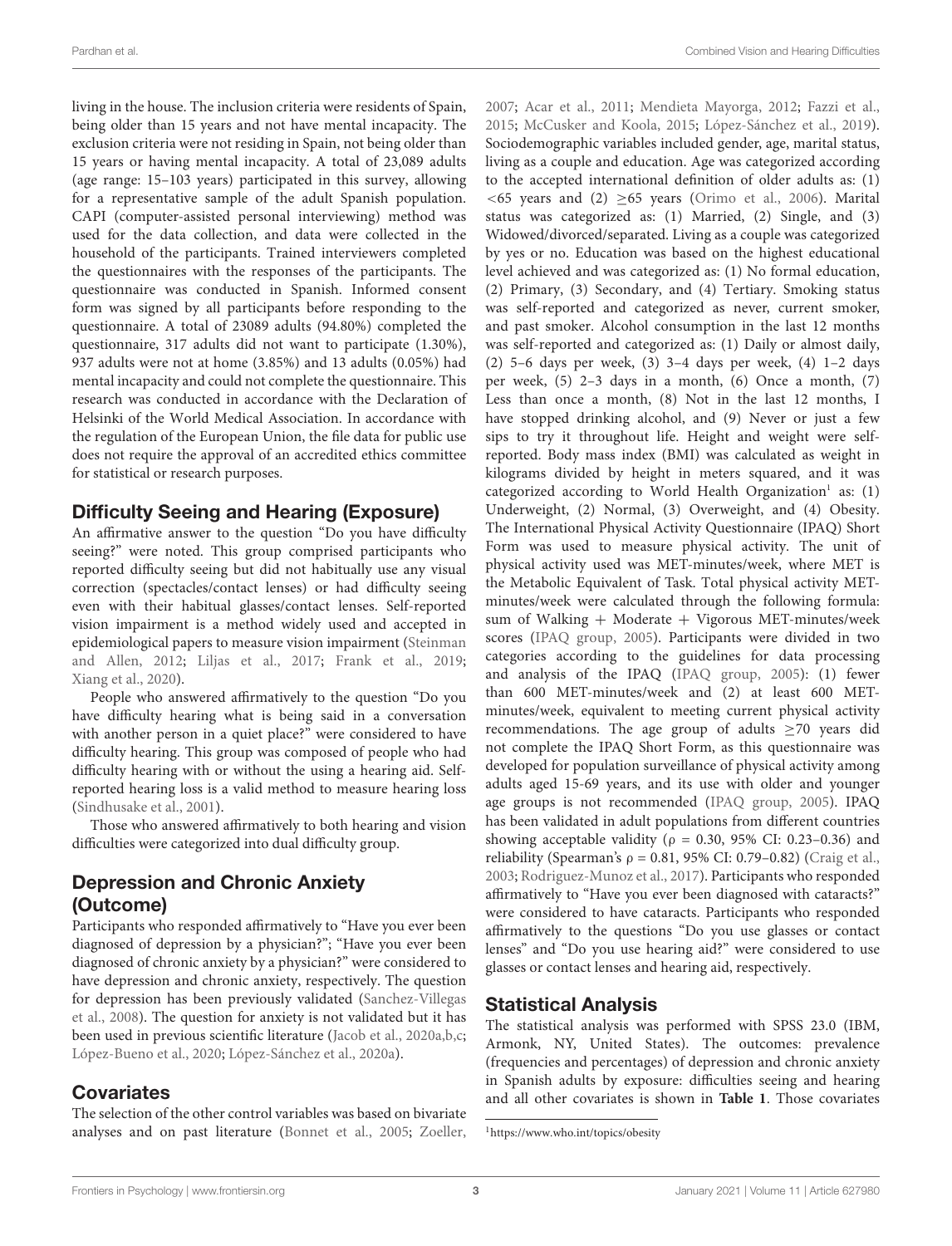<span id="page-3-0"></span>TABLE 1 | Prevalence of chronic anxiety and depression in Spanish adults, by difficulties seeing and hearing and by covariates.

| <b>Variables</b>                            | <b>Categories</b>                                                         | <b>Depression</b> | <b>Chronic anxiety</b> |
|---------------------------------------------|---------------------------------------------------------------------------|-------------------|------------------------|
| Overall ( $n = 23089$ )                     |                                                                           | 2464 (10.7)       | 2078 (9.0)             |
| Only difficulty seeing <sup>*†</sup>        | Yes ( $n = 2550$ )                                                        | 520 (20.4)        | 397 (15.6)             |
|                                             | No ( $n = 20539$ )                                                        | 1944 (9.5)        | 1681 (8.2)             |
| Only difficulty hearing* <sup>†</sup>       | Yes ( $n = 1607$ )                                                        | 280 (17.4)        | 192 (11.9)             |
|                                             | No ( $n = 21482$ )                                                        | 2184 (10.2)       | 1886 (8.8)             |
| Difficulty seeing and hearing* <sup>†</sup> | Yes ( $n = 908$ )                                                         | 263 (29.0)        | 179 (19.7)             |
|                                             | No ( $n = 22181$ )                                                        | 2201 (9.9)        | 1899 (8.6)             |
| Difficulty seeing or hearing <sup>*T</sup>  | Yes ( $n = 5065$ )                                                        | 1063 (21.0)       | 768 (15.2)             |
|                                             | No ( $n = 18024$ )                                                        | 1401 (7.8)        | 1310 (7.3)             |
| Gender* <sup>T</sup>                        | Females ( $n = 12494$ )                                                   | 1816 (14.5)       | 1510 (12.1)            |
|                                             | Males ( $n = 10595$ )                                                     | 648 (6.1)         | 568 (5.4)              |
| $Age*†$                                     | ≥65 years ( <i>n</i> = 7023)                                              | 1163 (16.6)       | 724 (10.3)             |
|                                             | $<65$ years (n = 16066)                                                   | 1301(8.1)         | 1354 (8.4)             |
| Marital status* <sup>†</sup>                | Single ( $n = 5888$ )                                                     | 403 (6.8)         | 409(6.9)               |
|                                             | Married ( $n = 12465$ )                                                   | 1377 (11.0)       | 1193 (9.6)             |
|                                             | Widowed/divorced/separated ( $n = 4697$ )                                 | 681 (14.5)        | 473 (10.1)             |
| Living as a couple <sup>*T</sup>            | No ( $n = 10475$ )                                                        | 1385 (13.2)       | 1087 (10.4)            |
|                                             | Yes $(n = 12475)$                                                         | 1071 (8.6)        | 982 (7.9)              |
| Education <sup>*†</sup>                     | No formal education ( $n = 2742$ )                                        | 545 (19.9)        | 356 (13.0)             |
|                                             | Primary ( $n = 4464$ )                                                    | 706 (15.8)        | 506 (11.3)             |
|                                             | Secondary ( $n = 9936$ )                                                  | 908(9.1)          | 868 (8.7)              |
|                                             | Tertiary ( $n = 5947$ )                                                   | 305(5.1)          | 348(5.9)               |
| Smoking* <sup>†</sup>                       | Current smoker ( $n = 5398$ )                                             | 565 (10.5)        | 565 (10.5)             |
|                                             | Past smoker ( $n = 5962$ )                                                | 573 (9.6)         | 508(8.5)               |
|                                             | Never ( $n = 11707$ )                                                     | 1325 (11.3)       | 1005 (8.6)             |
| Alcohol* <sup>†</sup>                       | Daily or almost daily ( $n = 3771$ )                                      | 330(8.8)          | 267(7.1)               |
|                                             | 5-6 days per week ( $n = 355$ )                                           | 19(5.4)           | 13 (3.7)               |
|                                             | 3–4 days per week ( $n = 801$ )                                           | 64 (8.0)          | 48 (6.0)               |
|                                             | 1–2 days per week ( $n = 3424$ )                                          | 196 (5.7)         | 215(6.3)               |
|                                             | 2–3 days in a month $(n = 2441)$                                          | 140 (5.7)         | 149(6.1)               |
|                                             | Once a month ( $n = 1484$ )                                               | 120 (8.1)         | 120(8.1)               |
|                                             | Less than once a month ( $n = 2527$ )                                     | 260 (10.3)        | 258 (10.2)             |
|                                             | Not in the last 12 months, I have stopped drinking alcohol ( $n = 3545$ ) | 650 (18.3)        | 502 (14.2)             |
|                                             | Never or just a few sips to try it throughout life ( $n = 4715$ )         | 683 (14.5)        | 504 (10.7)             |
| BMI <sup>*†</sup>                           | Underweight ( $n = 475$ )                                                 | 48 (10.1)         | 48 (10.1)              |
|                                             | Normal ( $n = 9301$ )                                                     | 748 (8.0)         | 671 (7.2)              |
|                                             | Overweight ( $n = 8333$ )                                                 | 917 (11.0)        | 772 (9.3)              |
|                                             | Obesity $(n = 3910)$                                                      | 597 (15.3)        | 468 (12.0)             |
| Physical activity* <sup>†</sup>             | <600 MET-minutes/week ( $n = 5366$ )                                      | 680 (12.7)        | 657 (12.2)             |
|                                             | $\geq$ 600 MET-minutes/week (n = 12411)                                   | 897 (7.2)         | 886 (7.1)              |
| Cataracts <sup>*†</sup>                     | Yes ( $n = 2878$ )                                                        | 681 (23.7)        | 418 (14.5)             |
|                                             | No ( $n = 20211$ )                                                        | 1783 (8.8)        | 1660 (8.2)             |
| Glasses/contact lenses* <sup>†</sup>        | Yes ( $n = 15629$ )                                                       | 1982 (12.7)       | 1627 (10.4)            |
|                                             | No ( $n = 7443$ )                                                         | 476 (6.4)         | 448 (6.0)              |
| Hearing aid*                                | Yes ( $n = 957$ )                                                         | 145 (15.2)        | 90(9.4)                |
|                                             | No ( $n = 22108$ )                                                        | 2311 (10.5)       | 1982 (9.0)             |

Values expressed in Frequencies (Valid %). Significant differences between groups were calculated with chi-square tests. \*Significant differences in the prevalence of depression. †Significant differences in the prevalence of chronic anxiety.

Those covariates that were significant were included in the regression models ([Table 2](#page-4-0)). All covariates were included in the two models (depression and anxiety), except hearing aid, which was included in the model to predict depression but not in the model to predict chronic anxiety.

that were significant with chi-square tests were included in the regression models (**[Table 2](#page-4-0)**). All covariates were significant and, therefore, included in the two models (depression and anxiety), except hearing aid, which was included in the model to predict depression but not in the model to predict chronic anxiety because it was not significant in predicting chronic anxiety.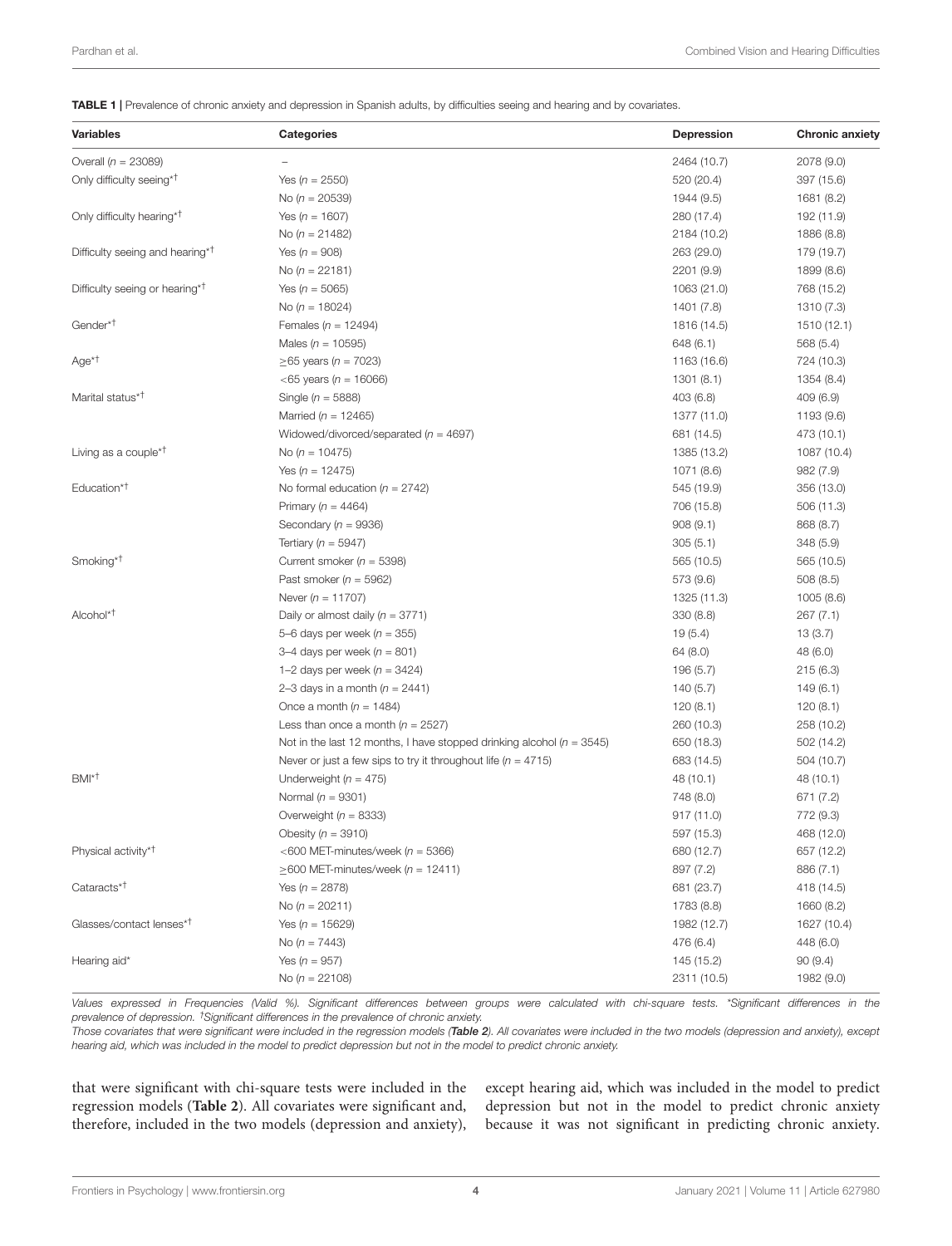<span id="page-4-0"></span>TABLE 2 | Associations between difficulties hearing and seeing (exposures) and other covariates with chronic anxiety and depression (outcomes) in Spanish adults, estimated by multivariable logistic regression.

| <b>Variables</b>              | <b>Categories</b>                                          | Depression <sup>a</sup>    | Chronic anxiety <sup>b</sup> |
|-------------------------------|------------------------------------------------------------|----------------------------|------------------------------|
| Only difficulty seeing        | Yes                                                        | 2.367 (2.035-2.754)***     | 1.983 (1.698-2.315)***       |
|                               | REF: No                                                    | 1.0                        | 1.0                          |
| Only difficulty hearing       | Yes                                                        | 2.098 (1.667-2.640)***     | 1.942 (1.537-2.455)***       |
|                               | REF: No                                                    | 1.0                        | 1.0                          |
| Difficulty seeing and hearing | Yes                                                        | 3.852 (2.725-5.444)***     | 3.385 (2.377-4.821)***       |
|                               | REF: No                                                    | 1.0                        | 1.0                          |
| Gender                        | Females                                                    | 2.357 (2.069-2.684)***     | 2.250 (1.981-2.556)***       |
|                               | <b>REF: Males</b>                                          | 1.0                        | 1.0                          |
| Age                           | $\geq$ 65 years                                            | 1.113 (0.936-1.323)        | 1.319 (1.089-1.597)**        |
|                               | REF: <65 years                                             | 1.0                        | 1.0                          |
| Marital status                | Single                                                     | 0.688 (0.569-0.831)***     | 0.771 (0.639-0.930)**        |
|                               | Married                                                    | $0.961(0.820 - 1.126)$     | $0.995(0.847 - 1.169)$       |
|                               | Widowed/divorced/separated                                 | 1.0                        | 1.0                          |
| Living as a couple            | <b>No</b>                                                  | 1.672 (1.491-1.874)***     | 1.430 (1.278-1.601)***       |
|                               | REF: Yes                                                   | 1.0                        | 1.0                          |
| Education                     | No formal education                                        | 2.166 (1.693-2.772)***     | 1.887 (1.474-2.417)***       |
|                               | Primary                                                    | 2.310 (1.917-2.782)***     | 1.781 (1.483-2.139)***       |
|                               | Secondary                                                  | 1.676 (1.437-1.955)***     | 1.441 (1.248-1.664)***       |
|                               | <b>REF: Tertiary</b>                                       | 1.0                        | 1.0                          |
| Smoking                       | Current smoker                                             | $0.606$ (0.527-0.697)***   | $0.566$ (0.493-0.648)***     |
|                               | Past smoker                                                | $0.733$ (0.633-0.850)***   | $0.675$ (0.583-0.781)***     |
|                               | <b>REF: Never</b>                                          | 1.0                        | 1.0                          |
| Alcohol                       | Daily or almost daily                                      | $0.811$ (0.659-0.999)*     | $0.829(0.672 - 1.022)$       |
|                               | 5-6 days per week                                          | $0.550(0.306 - 0.991)^{*}$ | $0.483$ (0.258-0.906)*       |
|                               | 3-4 days per week                                          | $0.878(0.631 - 1.221)$     | $0.699$ (0.491-0.994)*       |
|                               | 1-2 days per week                                          | $0.614(0.496 - 0.759)$ *** | $0.748$ (0.611-0.915)**      |
|                               | 2-3 days in a month                                        | $0.553$ (0.435-0.703)***   | $0.639(0.507 - 0.805)$ ***   |
|                               | Once a month                                               | $0.779(0.602 - 1.009)$     | $0.914(0.714 - 1.169)$       |
|                               | Less than once a month                                     | $0.845(0.689 - 1.037)$     | 1.010 (0.829-1.231)          |
|                               | Not in the last 12 months, I have stopped drinking alcohol | 1.613 (1.355-1.920)***     | 1.404 (1.173-1.680)***       |
|                               | REF: Never or just a few sips to try it throughout life    | 1.0                        | 1.0                          |
| <b>BMI</b>                    | Underweight                                                | $0.647$ (0.440-0.951)*     | $0.807$ (0.563-1.157)        |
|                               | Normal                                                     | $0.579(0.496 - 0.676)$ *** | $0.649(0.556 - 0.758)$ ***   |
|                               | Overweight                                                 | $0.845(0.730 - 0.980)^{*}$ | $0.892(0.768 - 1.036)$       |
|                               | <b>REF: Obesity</b>                                        | 1.0                        | 1.0                          |
| Physical activity             | <600 MET-minutes/week                                      | 1.497 (1.334-1.681)***     | 1.486 (1.326-1.667)***       |
|                               | ≥600 MET-minutes/week                                      | 1.0                        | 1.0                          |
| Cataracts                     | Yes                                                        | 1.760 (1.418-2.185)***     | 1.453 (1.151-1.834)**        |
|                               | REF: No                                                    | 1.0                        | 1.0                          |
| Glasses/contact lenses        | Yes                                                        | 1.663 (1.456-1.900)***     | 1.686 (1.479-1.920)***       |
|                               | REF: No                                                    | 1.0                        | 1.0                          |
| Hearing aid                   | Yes                                                        | 1.017 (0.724-1.429)        |                              |
|                               | REF: No                                                    | 1.0                        |                              |

Values expressed in Odds Ratio (95% Confidence Interval). \*P < 0.05, \*\*P < 0.01, \*\*\*P < 0.001. REF, reference category.

aModel adjusted for gender, age, marital status, living as a couple, education, smoking, alcohol, BMI, physical activity, cataracts, glasses/contact lenses, and hearing aid. **b**Model adjusted for gender, age, marital status, living as a couple, education, smoking, alcohol, BMI, physical activity, cataracts, and glasses/contact lenses.

Multivariable logistic regression analysis assessed the association between difficulties seeing and hearing and other covariates with depression or anxiety (mental health outcomes). Goodness-of-fit and diagnostic tests were conducted in order to check the suitability of the regression model. The models were adjusted for gender, age, marital status, living as a couple, education,

smoking, alcohol, BMI, physical activity, glasses/contact lenses, and hearing aid (this last one only in the model to predict chronic anxiety). All variables were included in the models as categorical variables. Results from the logistic regression analyses are presented as odds ratios (ORs) with 95% confidence intervals (CIs). The missing data were the following: marital status ( $n = 39$ ;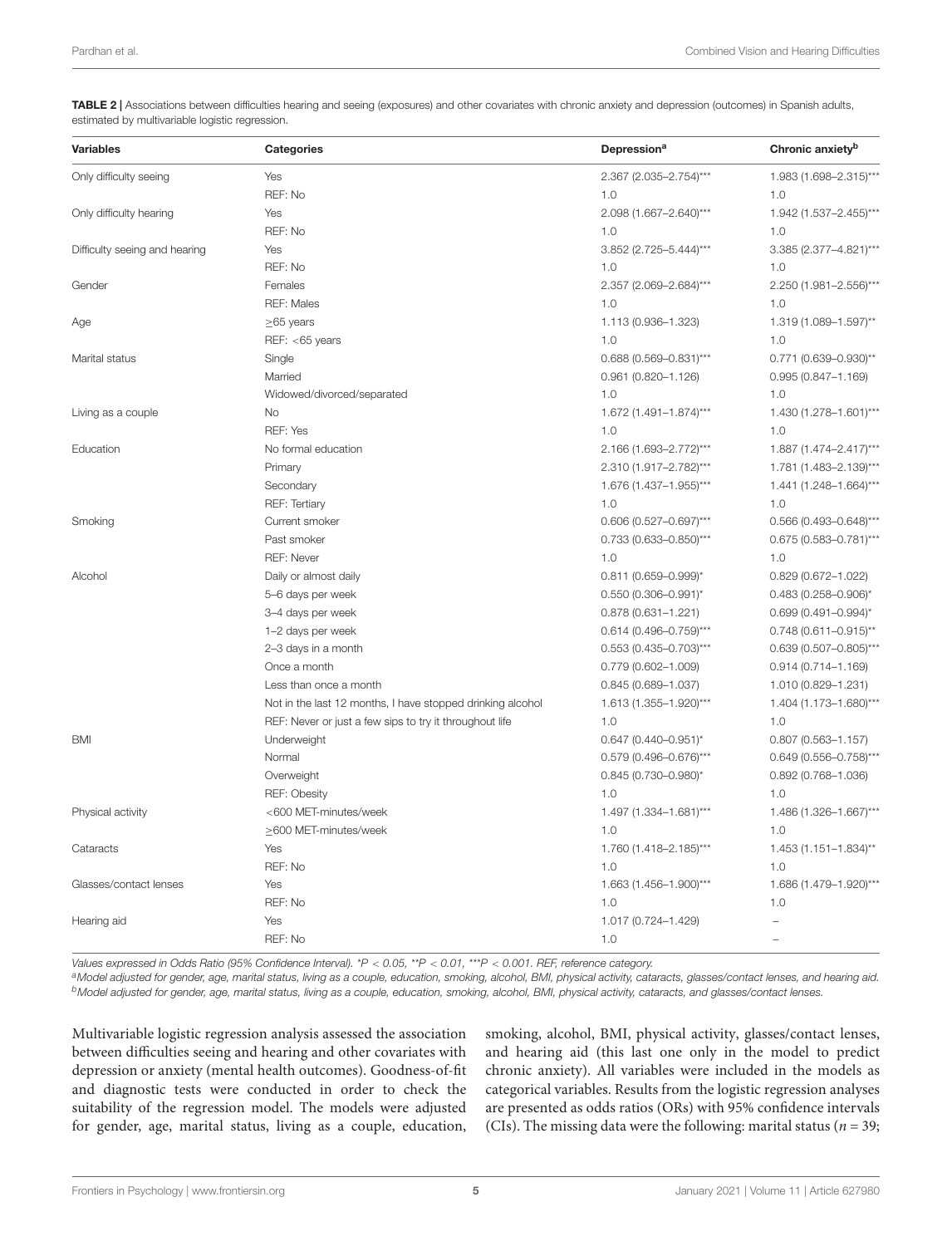

<span id="page-5-0"></span>0.17%), living as a couple ( $n = 139$ ; 0.60%), smoking ( $n = 22$ ; 0.10%), alcohol consumption ( $n = 26$ ; 0.11%), BMI ( $n = 1070$ ; 4.63%), physical activity ( $n = 5,312; 23.01%$ ), hearing aid ( $n = 1;$ 0.004). Complete-case analysis was carried out. The level of statistical significance was set at  $p < 0.05$ .

## RESULTS

The data comprised 23,089 Spanish participants aged 15– 103 years (mean age 53.4  $\pm$  18.9 years) with roughly equal gender representation (45.9% men). The prevalence of depression in the total sample was 10.7%. Analyzing separate groups, the prevalence of depression was 7.8% in the sample without any difficulties, 20.4% in those with seeing difficulty, 17.4% in those with hearing difficulty and 29% in those with both seeing and hearing difficulties. The overall prevalence of chronic anxiety in the whole sample was 9%, with 7.3% in the those without either seeing/hearing difficulties, 15.6% in those with seeing difficulty, 11.9% in the population with hearing difficulty and 19.7% in those with both seeing and hearing difficulties (**[Table 1](#page-3-0)** and **[Figure 1](#page-5-0)**).

In analyzing the prevalence of depression by covariates, it was observed that the following groups had the highest prevalence of depression in each variable: females (14.5%), ≥65 years (16.6%), widowed/divorced/separated (14.5%), not living as a couple (13.2%), no formal education (19.9%), those who never smoked (11.3%), those who did not drink alcohol in the last 12 months (18.3%), obesity (15.3%), <600 MET-minutes/week of physical activity (12.7%), cataracts (23.7%), glasses/contact lenses (12.7%) and hearing aid (15.2%).

When analyzing the prevalence of chronic anxiety by covariates, the following groups had the highest prevalence of chronic anxiety in each variable: females (12.1%),  $\geq 65$  years (10.3%), widowed/divorced/separated (10.1%), not living as a couple (10.4%), no formal education (13.0%), current smokers (10.5%), those who did not drink alcohol in the last 12 months (14.2%), obesity (12.0%), <600 MET-minutes/week of physical activity (12.2%), cataracts (14.5%), glasses/contact lenses (10.4%) and hearing aid (9.4%) (**[Table 1](#page-3-0)**).

Multivariable logistic regression showed that seeing difficulty, hearing difficulty and the combination of both were associated with significantly higher odds for depression (ORs 2.367, 2.098, and 3.852, respectively) and also for chronic anxiety (ORs 1.983, 1.942, and 3.385, respectively) (**[Table 2](#page-4-0)**). With regards to the associations between covariates and depression or chronic anxiety, the population groups with a significantly higher risk of depression and chronic anxiety were females, widowed/divorced/separated, those not living as a couple, those with no tertiary education, those who never smoked, those who did not drink alcohol in the last 12 months, those with obesity, people doing less physical activity, those with cataracts and those with glasses or contact lenses (**[Table 2](#page-4-0)**).

The suitability of the regression models was assessed. The final model to predict depression was a significant improvement in fit over the null model  $[\chi^2(29) = 1,311.771, p < 0.001]$  and the deviance chi-square indicated good fit  $[\chi^2(8557) = 6,139.018,$  $p = 1.000$ ]. For the model to predict chronic anxiety, the final model was a significant improvement in fit over the null model [ $\chi^2(28)$  = 907,403,  $p < 0.001$ ] and the deviance chi-square indicated good fit  $[\chi^2(8352) = 6,050.613, p = 1.000]$ .

## **DISCUSSION**

In this large representative sample of Spanish adults, seeing difficulty and hearing difficulty were both associated with significantly higher odds for depression and anxiety, with seeing difficulty showing a slightly higher risk for both mental health indices. However, in people with dual sensory difficulties (both vision and hearing difficulties together) the odds were significantly higher. This is the first study to show that people with dual vision and hearing visual difficulties (the two sensory impairments at the same time in the same person) have a higher risk of both depression and anxiety. It is also the first study showing this effect in a Spanish population.

Our data compare well with previous studies that have analyzed the association of visual impairment alone and hearing impairment alone with depression and anxiety. A systematic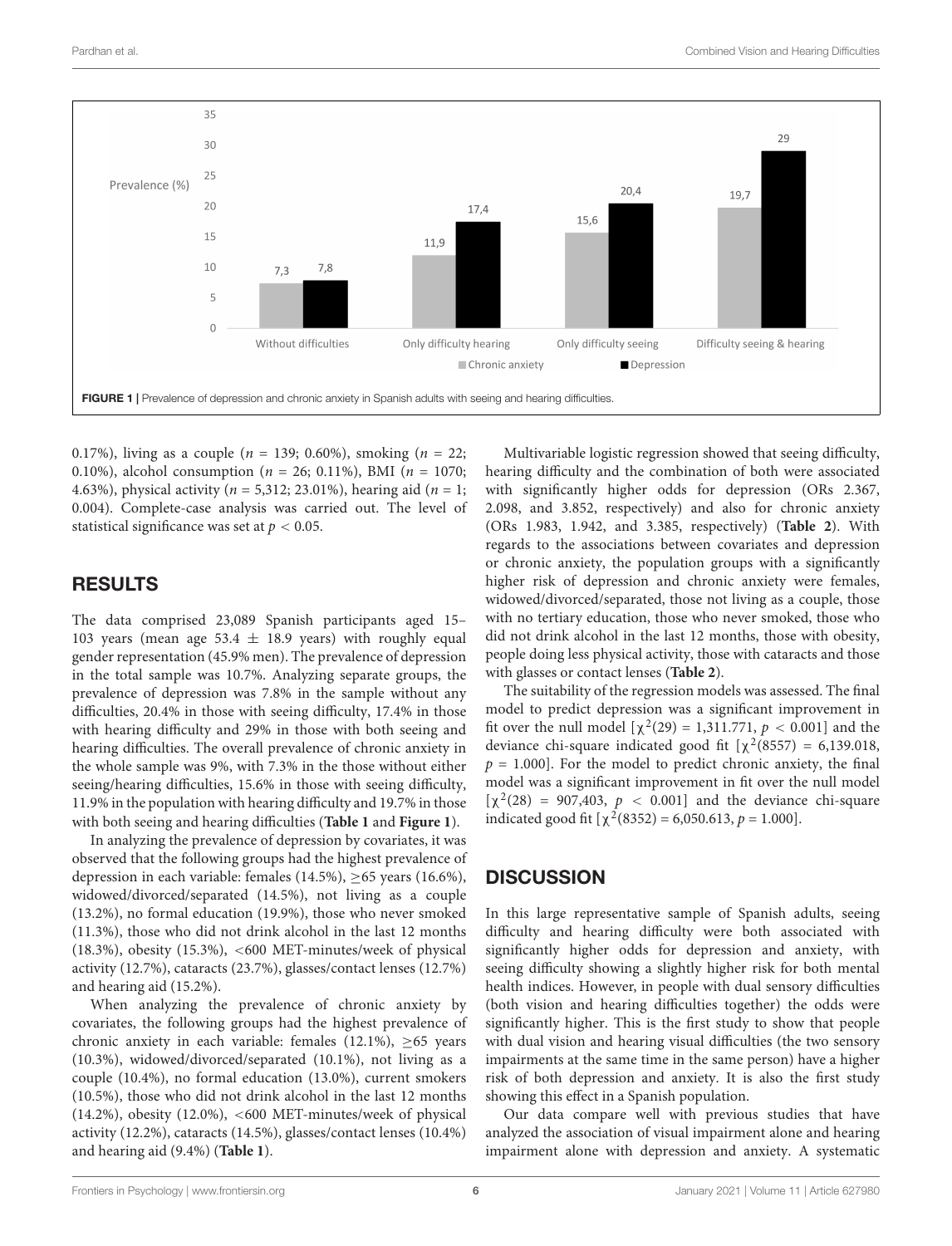review, based on 35 papers and 147,148 people reported similar odds ratios  $(1.54, 95\% \text{ CI} = 1.31 \text{-} 1.80)$  for people with hearing difficulties [\(Lawrence et al.,](#page-8-11) [2020\)](#page-8-11). In people with eye diseases, Zheng et al. review [\(Zheng et al.,](#page-9-8) [2017\)](#page-9-8), based on 28 papers, reported similar odds ratios (OR, 1.59; 95% CI, 1.40–1.81).

The present study compares the risk of depression and anxiety in people with vision, hearing and dual sensory difficulties in a population of Spanish adults. The data agree with previous literature by confirming the increased risk of depression and anxiety in people with difficulties in seeing and hearing. It adds to the literature through demonstrating the increased risk in those who have both seeing and hearing difficulties, being the first paper to examine and compare single sensory difficulty with dual sensory difficulties for both anxiety and depression.

It is likely that the association between sensory impairment and mental health is bidirectional, and this bidirectionality could be explained by several factors associated to both sensory impairment and mental health. It is likely that that depression in people with difficulties in seeing and hearing may have an underlying etiology involving somatization. Somatization is common in depression, and this could influence the perception of vision and hearing difficulties [\(Wan et al.,](#page-8-32) [2016\)](#page-8-32). In people with difficulties with seeing, symptoms may be aggravated by other related symptoms such eye discomfort, foreign body sensation and pain. These may contribute to increased disability which in turn could lead to an increase in depression and anxiety. In people with hearing difficulties, depression and anxiety may be aggravated by linked symptoms such as pain or lack of orientation. Difficulties in vision and hearing would also negatively impact the performance of daily activities, emotional well-being, and working capacity. Doctor visits and medical expenses may also contribute. Inability to carry out daily activities that reduces the quality of key lifestyle behaviors, such as socializing with others, physical activity and good diet, known to have protective effect against depression and anxiety [\(Smith et al.,](#page-8-33) [2017;](#page-8-33) [Jones and Bartlett,](#page-7-12) [2018;](#page-7-12) [López-Sánchez et al.,](#page-8-29) [2019;](#page-8-29) [Smith](#page-8-14) [et al.,](#page-8-14) [2019\)](#page-8-14), may also play a big role. In addition, the ongoing and progressive nature of the underlying causes that affect vision and hearing may induce and aggravate the depressive and anxiety symptoms. Participants may also underreport depression and/or anxiety because of the relatively low social acceptability of these disorders. It is also possible that aged patients are especially sensitive to negative feelings of helplessness which then increases the risk of depression.

Targeted assessment and treatment of somatic and positive affect symptoms in older adults with visual and hearing difficulties might improve the wellbeing of people with hearing and vision difficulties [\(Cosh et al.,](#page-7-23) [2020\)](#page-7-23). Anticipating the fact that vision and/or hearing is deteriorating and how rapidly and their effect on the quality of life are important parameters to be considered in order to improve the patient's mental status. Depressive symptoms may not only aggravate symptoms of sensory difficulties but also affect other psychological systems, for example, feelings of sadness, pessimisms and pain all of which then forms a vicious circle.

It may be appropriate to determine first whether assistive devices such as spectacles and hearing aids can address the visual

and hearing difficulties. In 2017, a Lancet Commission report highlighted that hearing losses carried a greater risk of dementia than other potential risk factors such as hypertension and obesity [\(Livingston et al.,](#page-8-34) [2020\)](#page-8-34). Research suggests that hearing aids, would facilitate greater social engagement, decrease levels of effort required to recognize sounds and speech, decrease levels of depression or anxiety, increase levels of physical balance, and promote greater feelings of independence and self-efficacy [\(Mulrow et al.,](#page-8-35) [1992;](#page-8-35) [Joore et al.,](#page-7-24) [2002;](#page-7-24) [Chou et al.,](#page-7-25) [2011;](#page-7-25) [Ciorba et al.,](#page-7-26) [2012\)](#page-7-26). If in people with irreversible loss of vision or hearing difficulties, hearing aids and spectacles do not help, then cognitive-behavioral therapy (CBT) or treatment with medication would benefit.

The analysis of covariates in the present study also showed that the population groups with a significantly higher risk of depression and chronic anxiety were females, widowed/divorced/separated, those not living as a couple, those with no tertiary education, those who never smoked, those who did not drink alcohol in the last 12 months, those with obesity, people doing less physical activity, those with cataracts and those with glasses or contact lenses. These results are comparable to those found in previous studies [\(Bonnet et al.,](#page-7-18) [2005;](#page-7-18) [Zoeller,](#page-9-7) [2007;](#page-9-7) [Acar et al.,](#page-7-19) [2011;](#page-7-19) [Mendieta Mayorga,](#page-8-27) [2012;](#page-8-27) [Fazzi et al.,](#page-7-20) [2015;](#page-7-20) [McCusker and Koola,](#page-8-28) [2015;](#page-8-28) [López-Sánchez et al.,](#page-8-29) [2019\)](#page-8-29) and indicate that depression and anxiety are complex disorders that are influenced by many variables. It is therefore important that that the high prevalence of depression and anxiety in Spain is addressed from a multidisciplinary perspective involving professionals with different expertise in healthcare.

The large representative sample of Spanish adults and analysis of seeing and hearing difficulties in the same population are clear strengths of the present study. However, findings of the present study must be interpreted in light of the studies limitations. First, the data are self-reported potentially introducing self-reporting and recall bias into the findings. Second, the study is crosssectional and thus it is difficult to know whether the reported sensory impairment increases one's risk of anxiety and depression or whether the state of mind increases one's perception of sensory difficulty. Finally, as the stem question for anxiety and depression was "have you ever," it is possible that some participants suffered from anxiety and depression before the existence of their sensory impairment, which suggests bi-directionality.

## **CONCLUSION**

In conclusion, in this large representative sample of Spanish adults, vision difficulty was associated with higher odds of anxiety and depression when compared to hearing difficulty, and importantly a dual sensory difficultly showed the greatest risk. Our results highlight the need for appropriate interventions which may include multidisciplinary programs to improve the mental health status in people with sensory losses. The detection of both sensory difficulty and associated depression represents a priority for clinicians and patients alike. More efforts are needed to identify relevant factors inducing depression and depressive symptoms among people with vision and hearing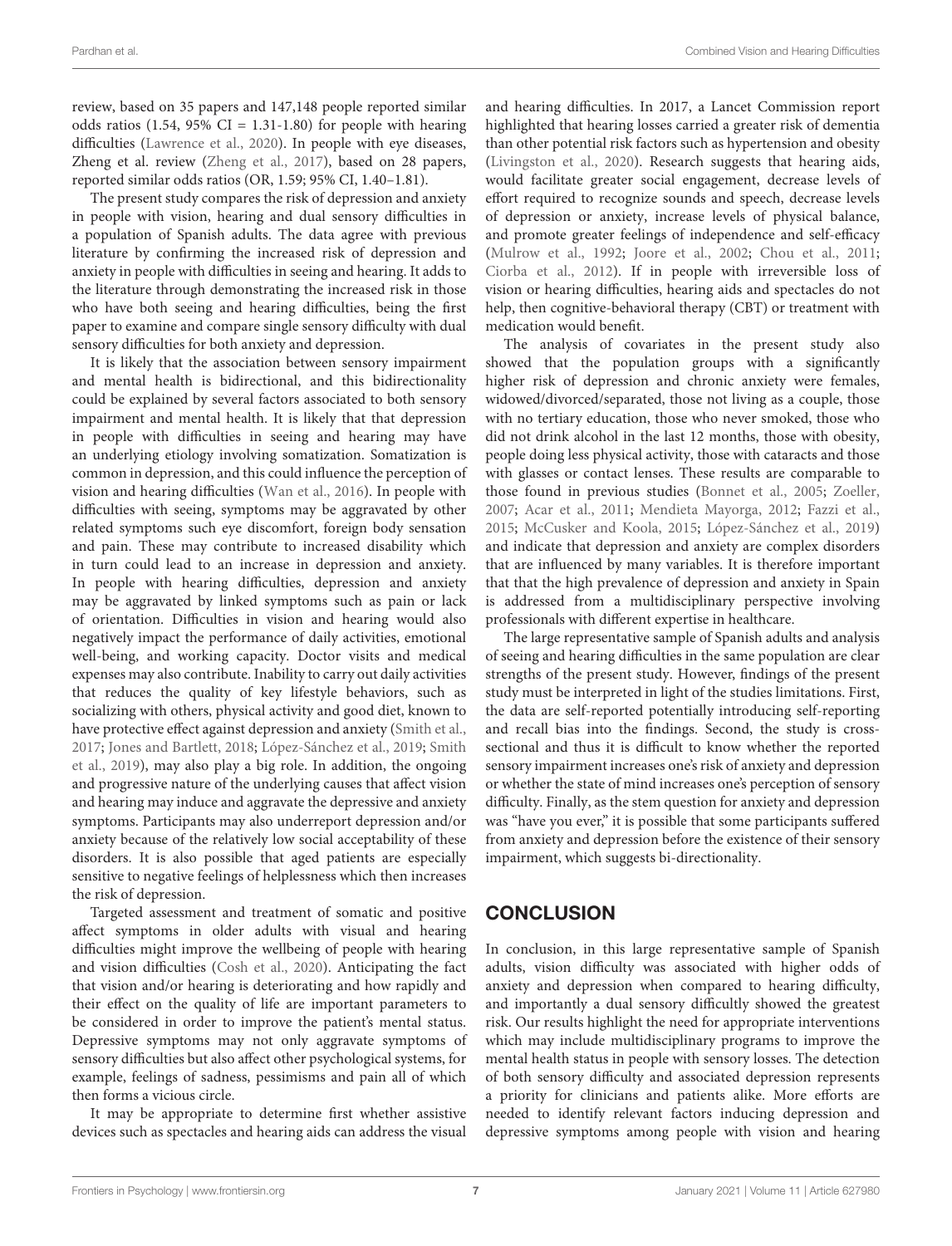difficulties and to provide appropriate prevention and treatment for mental disorders.

#### DATA AVAILABILITY STATEMENT

The raw data supporting the conclusions of this article will be made available by the authors, without undue reservation.

#### ETHICS STATEMENT

Ethical review and approval was not required for the study on human participants in accordance with the local legislation

#### **REFERENCES**

- <span id="page-7-19"></span>Acar, B., Yurekli, M. F., Babademez, M. A., Karabulut, H., and Karasen, R. M. (2011). Effects of hearing aids on cognitive functions and depressive signs in elderly people. Arch. Gerontol. Geriatr. 52, 250–252. [doi: 10.1016/j.archger.](https://doi.org/10.1016/j.archger.2010.04.013) [2010.04.013](https://doi.org/10.1016/j.archger.2010.04.013)
- <span id="page-7-11"></span>Adigun, O. T. (2017). Depression and individuals with hearing loss: a systematic review. J. Psychol. Psychother. 7:32.
- <span id="page-7-4"></span>Alvaro, P. K., Roberts, R. M., and Harris, J. K. (2013). A systematic review assessing bidirectionality between sleep disturbances, anxiety, and depression. Sleep 36, 1059–1068. [doi: 10.5665/sleep.2810](https://doi.org/10.5665/sleep.2810)
- <span id="page-7-2"></span>American Psychiatric Association (2017). What Are Anxiety Disorders?. Available online at: [https://www.psychiatry.org/patients-families/anxiety-disorders/](https://www.psychiatry.org/patients-families/anxiety-disorders/what-are-anxiety-disorders) [what-are-anxiety-disorders](https://www.psychiatry.org/patients-families/anxiety-disorders/what-are-anxiety-disorders) (accessed December 15, 2020).
- <span id="page-7-0"></span>American Psychiatric Association (2020). What Is Depression?. Available online at: <https://www.psychiatry.org/patients-families/depression/what-is-depression> (accessed December 15, 2020).
- <span id="page-7-5"></span>Batelaan, N. M., Seldenrijk, A., Bot, M., van Balkom, A. J., and Penninx, B. W. (2016). Anxiety and new onset of cardiovascular disease: critical review and meta-analysis. Br. J. Psychiatry 208, 223–231. [doi: 10.1192/bjp.bp.114.](https://doi.org/10.1192/bjp.bp.114.156554) [156554](https://doi.org/10.1192/bjp.bp.114.156554)
- <span id="page-7-9"></span>Bernabei, V., Morini, V., Moretti, F., Marchiori, A., Ferrari, B., Dalmonte, E., et al. (2011). Vision and hearing impairments are associated with depressive– anxiety syndrome in Italian elderly. Aging Ment. Health 15, 467–474. [doi:](https://doi.org/10.1080/13607863.2011.562483) [10.1080/13607863.2011.562483](https://doi.org/10.1080/13607863.2011.562483)
- <span id="page-7-18"></span>Bonnet, F., Irving, K., Terra, J., Nony, P., Berthezène, F., and Moulin, P. (2005). Anxiety and depression are associated with unhealthy lifestyle in patients at risk of cardiovascular disease. Atherosclerosis 178, 339–344. [doi: 10.1016/j.](https://doi.org/10.1016/j.atherosclerosis.2004.08.035) [atherosclerosis.2004.08.035](https://doi.org/10.1016/j.atherosclerosis.2004.08.035)
- <span id="page-7-3"></span>Casey, P. R., Dunn, G., Kelly, B. D., Birkbeck, G., Dalgard, O. S., Lehtinen, V., et al. (2006). Factors associated with suicidal ideation in the general population: five-centre analysis from the ODIN study. Br. J. Psychiatry 189, 410–415. [doi:](https://doi.org/10.1192/bjp.bp.105.017368) [10.1192/bjp.bp.105.017368](https://doi.org/10.1192/bjp.bp.105.017368)
- <span id="page-7-1"></span>Centers for Disease Control and Prevention (2020). Mental Health Conditions: Depression and Anxiety. Available online at: [https://www.cdc.gov/tobacco/](https://www.cdc.gov/tobacco/campaign/tips/diseases/depression-anxiety.html) [campaign/tips/diseases/depression-anxiety.html](https://www.cdc.gov/tobacco/campaign/tips/diseases/depression-anxiety.html) (accessed December 15, 2020).
- <span id="page-7-6"></span>Choi, H. G., Lee, M. J., and Lee, S. (2018). Visual impairment and risk of depression: a longitudinal follow-up study using a national sample cohort. Sci. Rep. 8, 1–8.
- <span id="page-7-25"></span>Chou, R., Dana, T., Bougatsos, C., Fleming, C., and Beil, T. (2011). Screening adults aged 50 years or older for hearing loss: a review of the evidence for the US preventive services task force. Ann. Intern. Med. 154, 347–355. [doi:](https://doi.org/10.7326/0003-4819-154-5-201103010-00009) [10.7326/0003-4819-154-5-201103010-00009](https://doi.org/10.7326/0003-4819-154-5-201103010-00009)
- <span id="page-7-26"></span>Ciorba, A., Bianchini, C., Pelucchi, S., and Pastore, A. (2012). The impact of hearing loss on the quality of life of elderly adults. Clin. Interv. Aging 7:159. [doi: 10.2147/cia.s26059](https://doi.org/10.2147/cia.s26059)
- <span id="page-7-10"></span>Contrera, K. J., Betz, J., Deal, J., Choi, J. S., Ayonayon, H. N., Harris, T., et al. (2017). Association of hearing impairment and anxiety in older adults. J. Aging Health 29, 172–184.

and institutional requirements. Written informed consent to participate in this study was provided by the participants' legal guardian/next of kin.

#### AUTHOR CONTRIBUTIONS

All authors listed have made a substantial, direct and intellectual contribution to the work, and approved it for publication.

#### ACKNOWLEDGMENTS

The authors thank the participants for their contribution to the study.

- <span id="page-7-23"></span>Cosh, S., Carriere, I., Delcourt, C., Helmer, C., and The Sense-Cog Consortium (2020). A dimensional approach to understanding the relationship between self-reported hearing loss and depression over 12 years: the Three-City study. Aging Ment. Health 1–8. [doi: 10.1080/13607863.2020.1727845](https://doi.org/10.1080/13607863.2020.1727845)
- <span id="page-7-22"></span>Craig, C. L., Marshall, A. L., Sjöström, M., Bauman, A. E., Booth, M. L., Ainsworth, B. E., et al. (2003). International physical activity questionnaire: 12-country reliability and validity. Med. Sci. Sports Exerc. 35, 1381–1395. [doi: 10.1249/01.](https://doi.org/10.1249/01.mss.0000078924.61453.fb) [mss.0000078924.61453.fb](https://doi.org/10.1249/01.mss.0000078924.61453.fb)
- <span id="page-7-7"></span>Evans, J. R., Fletcher, A. E., and Wormald, R. P. (2007). Depression and anxiety in visually impaired older people. Ophthalmology 114, 283–288. [doi: 10.1016/j.](https://doi.org/10.1016/j.ophtha.2006.10.006) [ophtha.2006.10.006](https://doi.org/10.1016/j.ophtha.2006.10.006)
- <span id="page-7-20"></span>Fazzi, L., Dobrianskyj, F. M., Reggi, J. R. A., Otani, V. H. O., Otani, T. Z. S., and Uchida, R. R. (2015). The influence of anxiety on quality of life among patients with an indication for cataract surgery. Sao Paulo Med. J. 133, 160–161. [doi: 10.1590/1516-3180.2014.9510109](https://doi.org/10.1590/1516-3180.2014.9510109)
- <span id="page-7-14"></span>Frank, C. R., Xiang, X., Stagg, B. C., and Ehrlich, J. R. (2019). Longitudinal associations of self-reported vision impairment with symptoms of anxiety and depression among older adults in the United States. JAMA Ophthalmol. 137, 793–800. [doi: 10.1001/jamaophthalmol.2019.1085](https://doi.org/10.1001/jamaophthalmol.2019.1085)
- <span id="page-7-21"></span>IPAQ group (2005). Guidelines for Data Processing and Analysis of the International Physical Activity Questionnaire (IPAQ). Available online at: [https://sites.google.](https://sites.google.com/site/theipaq/scoring-protocol) [com/site/theipaq/scoring-protocol](https://sites.google.com/site/theipaq/scoring-protocol) (accessed December 15, 2020).
- <span id="page-7-15"></span>Jacob, L., López-Sánchez, G. F., Carvalho, A. F., Shin, J. I., Oh, H., Yang, L., et al. (2020a). Associations between mental and oral health in Spain: a cross-sectional study of more than 23,000 people aged 15 years and over. J. Affect. Disord. 274, 67–72. [doi: 10.1016/j.jad.2020.05.085](https://doi.org/10.1016/j.jad.2020.05.085)
- <span id="page-7-16"></span>Jacob, L., López-Sánchez, G. F., Yang, L., Haro, J. M., Shin, J. I., Veronese, N., et al. (2020b). Associations between cataract and multimorbidity: a cross-sectional study of 23,089 adults from Spain. Eye 1–8. [doi: 10.1038/s41433-020-0962-5](https://doi.org/10.1038/s41433-020-0962-5)
- <span id="page-7-17"></span>Jacob, L., Sánchez, G. F. L., Oh, H., Shin, J. I., Grabovac, I., Soysal, P., et al. (2020c). Multimorbidity is associated with higher levels of urinary incontinence: a crosssectional study of 23,089 individuals aged= 15 years residing in Spain. Br. J. Gen. Pract. 2020:bjg20X713921. [doi: 10.3399/bjgp20X713921](https://doi.org/10.3399/bjgp20X713921)
- <span id="page-7-12"></span>Jones, N., and Bartlett, H. (2018). The impact of visual impairment on nutritional status: a systematic review. Br. J. Vis. Impair. 36, 17–30. [doi: 10.1177/](https://doi.org/10.1177/0264619617730860) [0264619617730860](https://doi.org/10.1177/0264619617730860)
- <span id="page-7-24"></span>Joore, M. A., Potjewijd, J., Timmerman, A. A., and Anteunis, L. (2002). Response shift in the measurement of quality of life in hearing impaired adults after hearing aid fitting. Q. Life Res. 11, 299–307.
- <span id="page-7-8"></span>Kempen, G. I., Ballemans, J., Ranchor, A. V., van Rens, G. H., and Zijlstra, G. R. (2012). The impact of low vision on activities of daily living, symptoms of depression, feelings of anxiety and social support in community-living older adults seeking vision rehabilitation services. Q. Life Res. 21, 1405–1411. [doi:](https://doi.org/10.1007/s11136-011-0061-y) [10.1007/s11136-011-0061-y](https://doi.org/10.1007/s11136-011-0061-y)
- <span id="page-7-13"></span>Latorre-Arteaga, S., Gil-González, D., Vives-Cases, C., and Casado, D. L. P. (2017). Vision and hearing health inequities in the Roma population: a national crosssectional study in Spain. J. Immigr. Minor. Health 19, 1304–1314. [doi: 10.1007/](https://doi.org/10.1007/s10903-016-0489-9) [s10903-016-0489-9](https://doi.org/10.1007/s10903-016-0489-9)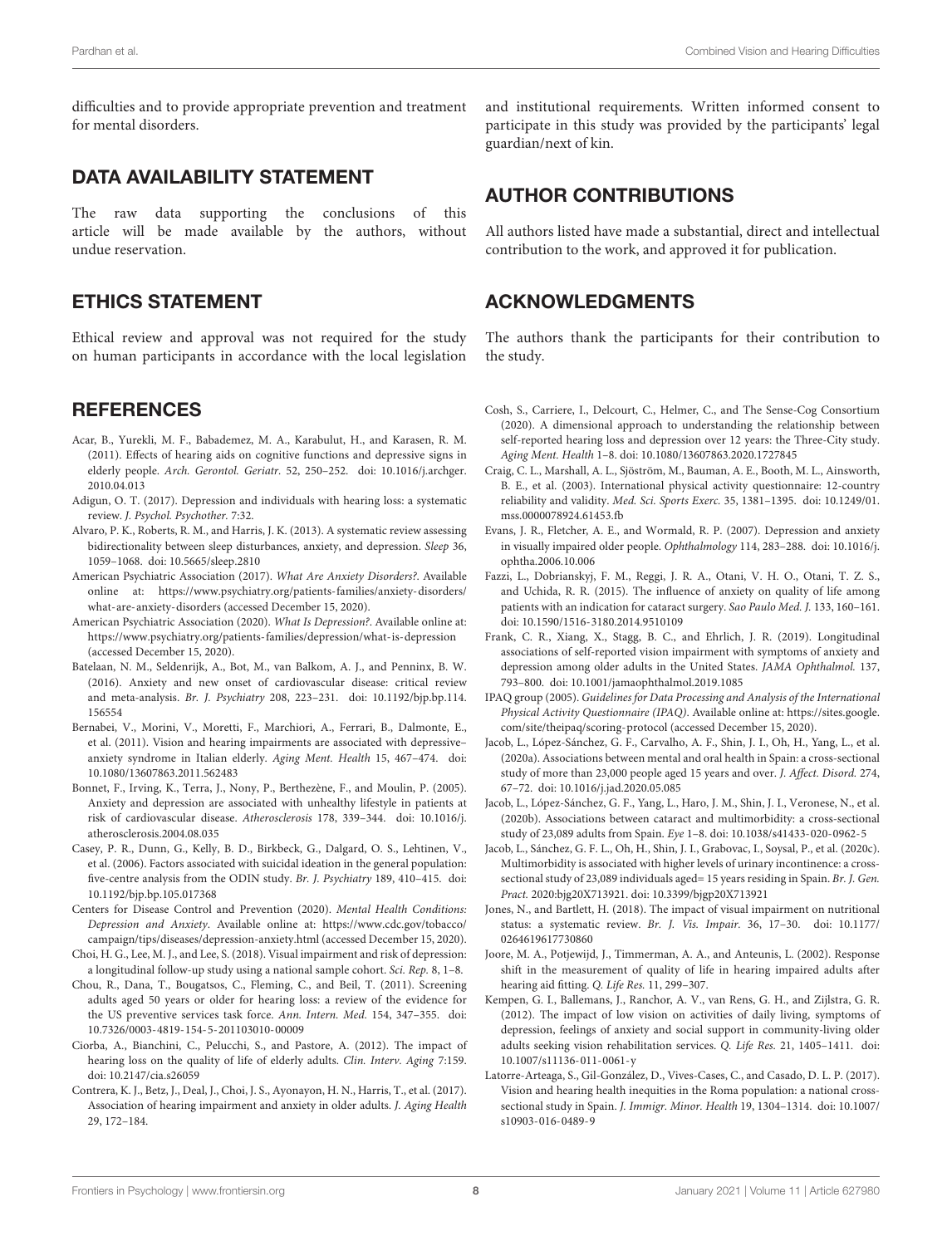- <span id="page-8-11"></span>Lawrence, B. J., Jayakody, D. M., Bennett, R. J., Eikelboom, R. H., Gasson, N., and Friedland, P. L. (2020). Hearing loss and depression in older adults: a systematic review and meta-analysis. Gerontologist 60, e137–e154.
- <span id="page-8-10"></span>Li, C., Zhang, X., Hoffman, H. J., Cotch, M. F., Themann, C. L., and Wilson, M. R. (2014). Hearing impairment associated with depression in US adults, National Health and Nutrition Examination Survey 2005-2010. JAMA Otolaryngol. Head Neck Surg. 140, 293–302. [doi: 10.1001/jamaoto.2014.42](https://doi.org/10.1001/jamaoto.2014.42)
- <span id="page-8-22"></span>Liljas, A. E., Carvalho, L. A., Papachristou, E., De Oliveira, C., Wannamethee, S. G., Ramsay, S. E., et al. (2017). Self-reported vision impairment and incident prefrailty and frailty in English community-dwelling older adults: findings from a 4-year follow-up study. J. Epidemiol. Commun. Health 71, 1053–1058.
- <span id="page-8-34"></span>Livingston, G., Huntley, J., Sommerlad, A., Ames, D., Ballard, C., Banerjee, S., et al. (2020). Dementia prevention, intervention, and care: 2020 report of the lancet commission. Lancet 396, 413–446. [doi: 10.1016/s0140-6736\(20\)30367-6](https://doi.org/10.1016/s0140-6736(20)30367-6)
- <span id="page-8-25"></span>López-Bueno, R., Bláfoss, R., Calatayud, J., López Sánchez, G. F., Smith, L., Andersen, L. L., et al. (2020). Association between physical activity and odds of chronic conditions among workers in Spain. Prevent. Chron. Dis. 17:200105.
- <span id="page-8-29"></span>López-Sánchez, G. F., Grabovac, I., Pizzol, D., Yang, L., and Smith, L. (2019). The association between difficulty seeing and physical activity among 17,777 adults residing in Spain. Intern. J. Environ. Res. Public Health 16:4267. [doi:](https://doi.org/10.3390/ijerph16214267) [10.3390/ijerph16214267](https://doi.org/10.3390/ijerph16214267)
- <span id="page-8-26"></span>López-Sánchez, G. F., López-Bueno, R., Gil-Salmerón, A., Zauder, R., Skalska, M., Jastrzêbska, J., et al. (2020a). Comparison of physical activity levels in Spanish adults with chronic conditions before and during COVID-19 quarantine. Eur. J. Public Health. 2020:ckaa238. [doi: 10.1093/eurpub/ckaa159](https://doi.org/10.1093/eurpub/ckaa159)
- <span id="page-8-15"></span>López-Sánchez, G. F., Pardhan, S., Trott, M., Sánchez-Castillo, S., Jackson, S. E., Tully, M., et al. (2020b). The association between physical activity and cataracts among 17,777 people aged 15–69 years residing in Spain. Ophthalm. Epidemiol. 27, 272–277. [doi: 10.1080/09286586.2020.1730911](https://doi.org/10.1080/09286586.2020.1730911)
- <span id="page-8-28"></span>McCusker, S., and Koola, M. M. (2015). Association of ophthalmologic disorders and depression in the elderly: a review of the literature. Prim. Care Compan. CNS Disord. 17:4.
- <span id="page-8-27"></span>Mendieta Mayorga, M. J. (2012). Diseño De Un Kit De Gafas Que Mejore La Aceptación En Niñas De 4 a 6 Años Con Problemas De Visión. Bogotá, CO: Pontificia Universidad Javeriana.
- <span id="page-8-19"></span>Ministerio de Sanidad, Consumo y Bienestar Social & Instituto Nacional de Estadística (2017a). Spanish National Health Survey 2017: Methodology. Available online at: [https://www.mscbs.gob.es/estadEstudios/](https://www.mscbs.gob.es/estadEstudios/estadisticas/encuestaNacional/encuestaNac2017/ENSE17_Metodologia.pdf) [estadisticas/encuestaNacional/encuestaNac2017/ENSE17\\_Metodologia.pdf](https://www.mscbs.gob.es/estadEstudios/estadisticas/encuestaNacional/encuestaNac2017/ENSE17_Metodologia.pdf) (accessed December 15, 2020).
- <span id="page-8-20"></span>Ministerio de Sanidad, Consumo y Bienestar Social & Instituto Nacional de Estadística (2017b). Spanish National Health Survey 2017: Questionnaire of Adults. Available online at: [https://www.mscbs.gob.es/estadEstudios/](https://www.mscbs.gob.es/estadEstudios/estadisticas/encuestaNacional/encuestaNac2017/ENSE17_ADULTO_.pdf) [estadisticas/encuestaNacional/encuestaNac2017/ENSE17\\_ADULTO\\_.pdf](https://www.mscbs.gob.es/estadEstudios/estadisticas/encuestaNacional/encuestaNac2017/ENSE17_ADULTO_.pdf) (accessed December 15, 2020).
- <span id="page-8-35"></span>Mulrow, C. D., Tuley, M. R., and Aguilar, C. (1992). Sustained benefits of hearing aids. J. Speech Lang. Hear Res. 35, 1402–1405. [doi: 10.1044/jshr.3506.1402](https://doi.org/10.1044/jshr.3506.1402)
- <span id="page-8-6"></span>Mykletun, A., Bjerkeset, O., Prince, M., Dewey, M., and Stewart, R. (2009). Levels of anxiety and depression as predictors of mortality: the HUNT study. Br. J. Psychiatry 195, 118–125. [doi: 10.1192/bjp.bp.108.054866](https://doi.org/10.1192/bjp.bp.108.054866)
- <span id="page-8-1"></span>Nepon, J., Belik, S., Bolton, J., and Sareen, J. (2010). The relationship between anxiety disorders and suicide attempts: findings from the national epidemiologic survey on alcohol and related conditions. Depress. Anxiety 27, 791–798. [doi: 10.1002/da.20674](https://doi.org/10.1002/da.20674)
- <span id="page-8-9"></span>Nollett, C., Ryan, B., Bray, N., Bunce, C., Casten, R., Edwards, R. T., et al. (2019). Depressive symptoms in people with vision impairment: a cross-sectional study to identify who is most at risk. BMJ Open 9:e026163. [doi: 10.1136/bmjopen-](https://doi.org/10.1136/bmjopen-2018-026163)[2018-026163](https://doi.org/10.1136/bmjopen-2018-026163)
- <span id="page-8-3"></span>Oerlemans, M. E., van den Akker, M., Schuurman, A. G., Kellen, E., and Buntinx, F. (2007). A meta-analysis on depression and subsequent cancer risk. Clin. Pract. Epidemiol. Ment. Health 3:29. [doi: 10.1186/1745-0179-3-29](https://doi.org/10.1186/1745-0179-3-29)
- <span id="page-8-30"></span>Orimo, H., Ito, H., Suzuki, T., Araki, A., Hosoi, T., and Sawabe, M. (2006). Reviewing the definition of "elderly". Geriatr. Gerontol. Intern. 6, 149–158. [doi: 10.1111/j.1447-0594.2006.00341.x](https://doi.org/10.1111/j.1447-0594.2006.00341.x)
- <span id="page-8-12"></span>Papadopoulos, K., Metsiou, K., and Agaliotis, I. (2011). Adaptive behavior of children and adolescents with visual impairments. Res. Dev. Disabil. 32, 1086– 1096. [doi: 10.1016/j.ridd.2011.01.021](https://doi.org/10.1016/j.ridd.2011.01.021)
- <span id="page-8-13"></span>Pérès, K., Matharan, F., Daien, V., Nael, V., Edjolo, A., Bourdel-Marchasson, I., et al. (2017). Visual loss and subsequent activity limitations in the elderly: the French Three-City cohort. Am. J. Public Health 107, 564–569. [doi: 10.2105/](https://doi.org/10.2105/ajph.2016.303631) [ajph.2016.303631](https://doi.org/10.2105/ajph.2016.303631)
- <span id="page-8-18"></span>Ramón-Arbués, E., Gea-Caballero, V., Granada-López, J. M., Juárez-Vela, R., Pellicer-García, B., and Antón-Solanas, I. (2020). The prevalence of depression, anxiety and stress and their associated factors in college students. Intern. J. Environ. Res. Public Health 17:7001. [doi: 10.3390/ijerph171](https://doi.org/10.3390/ijerph17197001) [97001](https://doi.org/10.3390/ijerph17197001)
- <span id="page-8-7"></span>Ribeiro, M. V., Hasten-Reiter Júnior, H. N., Ribeiro, E. A., Jucá, M. J., Barbosa, F. T., and Sousa-Rodrigues, C. F. (2015). Association between visual impairment and depression in the elderly: a systematic review. Arq. Bras. Oftalmol. 78, 197–201.
- <span id="page-8-0"></span>Ritchie, H., and Roser, M. (2018). Our World in Data: Mental Health. Available online at: <https://ourworldindata.org/mental-health> (accessed December 15, 2020).
- <span id="page-8-31"></span>Rodriguez-Munoz, S., Corella, C., Abarca-Sos, A., and Zaragoza, J. (2017). Validation of three short physical activity questionnaires with accelerometers among university students in Spain. J. Sports Med. Phys. Fitness 57:1660.
- <span id="page-8-16"></span>Sahoo, S., and Khess, C. R. (2010). Prevalence of depression, anxiety, and stress among young male adults in India: a dimensional and categorical diagnoses-based study. J. Nerv. Ment. Dis. 198, 901–904. [doi: 10.1097/nmd.](https://doi.org/10.1097/nmd.0b013e3181fe75dc) [0b013e3181fe75dc](https://doi.org/10.1097/nmd.0b013e3181fe75dc)
- <span id="page-8-24"></span>Sanchez-Villegas, A., Schlatter, J., Ortuno, F., Lahortiga, F., Pla, J., Benito, S., et al. (2008). Validity of a self-reported diagnosis of depression among participants in a cohort study using the structured clinical interview for DSM-IV (SCID-I). BMC Psychiatry 8:43. [doi: 10.1186/1471-244X-8-43](https://doi.org/10.1186/1471-244X-8-43)
- <span id="page-8-5"></span>Schulz, R., Beach, S. R., Ives, D. G., Martire, L. M., Ariyo, A. A., and Kop, W. J. (2000). Association between depression and mortality in older adults: the cardiovascular health study. Arch. Intern. Med. 160, 1761–1768. [doi: 10.1001/](https://doi.org/10.1001/archinte.160.12.1761) [archinte.160.12.1761](https://doi.org/10.1001/archinte.160.12.1761)
- <span id="page-8-4"></span>Shen, C., Hu, Y., Hu, L., Hung, M., Su, T., Huang, M., et al. (2013). The risk of cancer in patients with generalized anxiety disorder: a nationwide populationbased study. PLoS One 8:e57399. [doi: 10.1371/journal.pone.0057399](https://doi.org/10.1371/journal.pone.0057399)
- <span id="page-8-17"></span>Silva, M. T., Galvao, T. F., Martins, S. S., and Pereira, M. G. (2014). Prevalence of depression morbidity among Brazilian adults: a systematic review and meta-analysis. Braz. J. Psychiatry 36, 262–270. [doi: 10.1590/1516-4446-2013-](https://doi.org/10.1590/1516-4446-2013-1294) [1294](https://doi.org/10.1590/1516-4446-2013-1294)
- <span id="page-8-23"></span>Sindhusake, D., Mitchell, P., Smith, W., Golding, M., Newall, P., Hartley, D., et al. (2001). Validation of self-reported hearing loss. The Blue Mountains hearing study. Int. J. Epidemiol. 30, 1371–1378. [doi: 10.1093/ije/30.6.1371](https://doi.org/10.1093/ije/30.6.1371)
- <span id="page-8-14"></span>Smith, L., Jackson, S. E., Pardhan, S., López-Sánchez, G. F., Hu, L., Cao, C., et al. (2019). Visual impairment and objectively measured physical activity and sedentary behaviour in US adolescents and adults: a cross-sectional study. BMJ Open 9:e027267. [doi: 10.1136/bmjopen-2018-027267](https://doi.org/10.1136/bmjopen-2018-027267)
- <span id="page-8-33"></span>Smith, L., Timmis, M. A., Pardhan, S., Latham, K., Johnstone, J., and Hamer, M. (2017). Physical inactivity in relation to self-rated eyesight: cross-sectional analysis from the English longitudinal study of ageing. BMJ Open Ophthalmol. 1:e000046. [doi: 10.1136/bmjophth-2016-000046](https://doi.org/10.1136/bmjophth-2016-000046)
- <span id="page-8-21"></span>Steinman, B. A., and Allen, S. M. (2012). Self-reported vision impairment and its contribution to disability among older adults. J. Aging Health 24, 307–322. [doi: 10.1177/0898264311422600](https://doi.org/10.1177/0898264311422600)
- <span id="page-8-8"></span>van der Aa Hilde, P. A., Comijs, H. C., Penninx, B. W., van Rens, G. H., and van Nispen, R. M. (2015). Major depressive and anxiety disorders in visually impaired older adults. Invest. Ophthalmol. Vis. Sci. 56, 849–854. [doi: 10.1167/](https://doi.org/10.1167/iovs.14-15848) [iovs.14-15848](https://doi.org/10.1167/iovs.14-15848)
- <span id="page-8-2"></span>Van der Kooy, K., van Hout, H., Marwijk, H., Marten, H., Stehouwer, C., and Beekman, A. (2007). Depression and the risk for cardiovascular diseases: systematic review and meta analysis. Intern. J. Geriatr. Psychiatry 22, 613–626.
- <span id="page-8-32"></span>Wan, K. H., Chen, L. J., and Young, A. L. (2016). Depression and anxiety in dry eye disease: a systematic review and meta-analysis. Eye 30, 1558–1567. [doi: 10.1038/eye.2016.186](https://doi.org/10.1038/eye.2016.186)